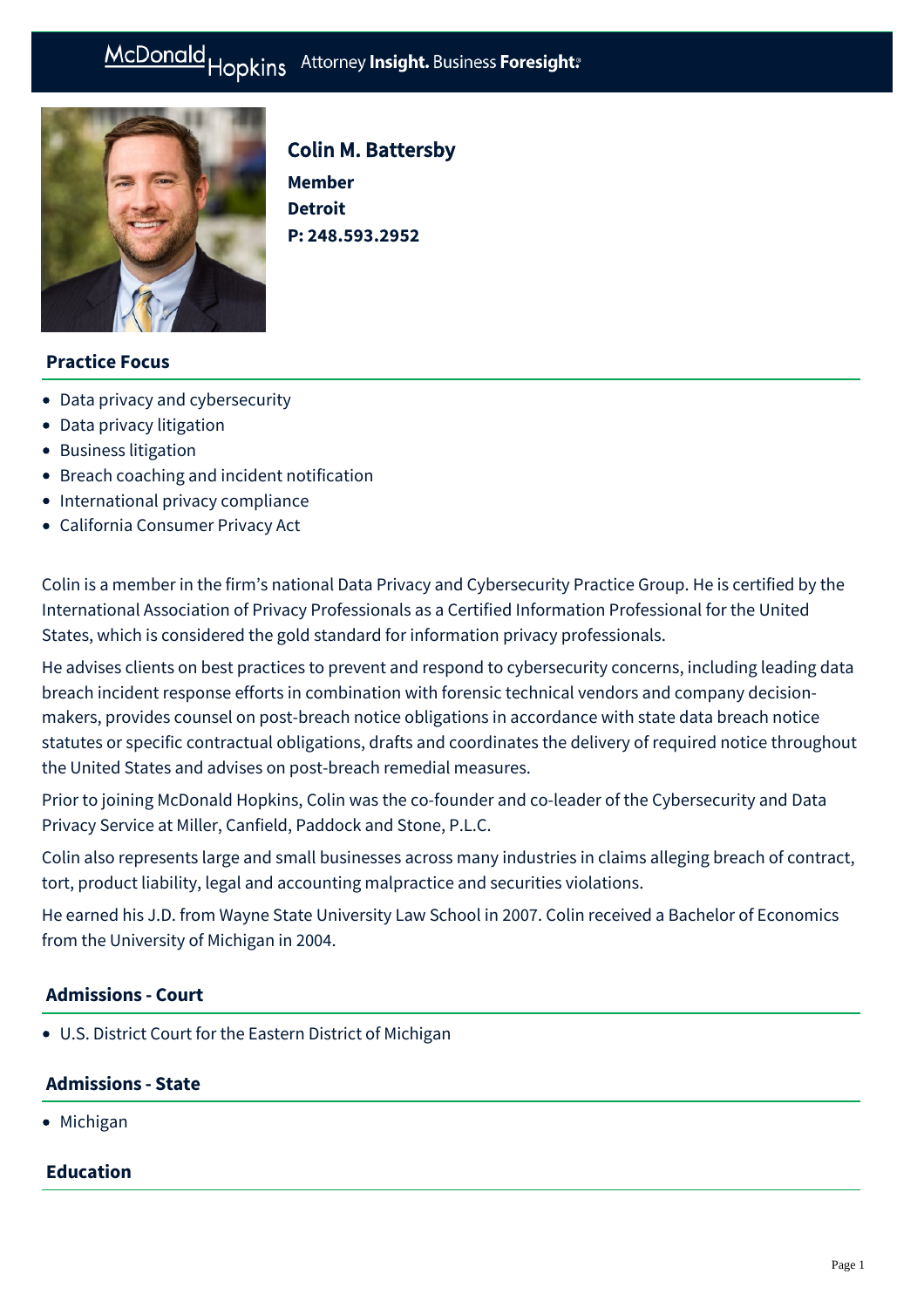- Wayne State University Law School
- University of Michigan

#### **Honors and Awards**

- Selected for inclusion in Michigan Rising Stars (2013-2017)
- Leadership Oakland, LOXXI Graduating Class

#### **Professional Membership**

- International Association of Privacy Professionals
- State Bar of Michigan

# **Public Service and Volunteerism**

Old Newsboys' Goodfellows Fund of Detroit, Board of Directors

#### **Alerts**

- [Federal government issues new cybersecurity incident reporting rule for banks and bank service providers](https://mcdonaldhopkins.com/Insights/November-2021/Federal-government-issues-new-cybersecurity-incide)
- [Industry specific privacy laws becoming a new norm](https://mcdonaldhopkins.com/Insights/February-2021/Industry-specific-privacy-laws-becoming-a-new-norm)
- [Potential imminent cyber threat to hospitals and healthcare providers](https://mcdonaldhopkins.com/Insights/October-2020/Potential-imminent-threat-to-hospitals-and-healthc)
- [Don't get hooked by W-2 phishing scams this tax season](https://mcdonaldhopkins.com/Insights/February-2020/Don%E2%80%99t-get-hooked-by-W-2-phishing-scams-this-tax-se)
- [50 out of 50: Every state in US now has a breach notification law](https://mcdonaldhopkins.com/Insights/April-2018/50-out-of-50-Every-state-in-US-now-has-a-breach-no)

#### **Blog Posts**

- [Nevada updates privacy law, requires offer to opt out of data sale](https://mcdonaldhopkins.com/Insights/October-2019/Nevada-updates-privacy-law-requires-offer-to-opt-o)
- [Blockchain on board!](https://mcdonaldhopkins.com/Insights/July-2019/Blockchain-on-board)
- [Federal Energy Regulatory Commission expands cybersecurity incident reporting requirements](https://mcdonaldhopkins.com/Insights/June-2019/Federal-Energy-Regulatory-Commission-expands-cyber)
- [Texas enacts new laws bolstering cybersecurity of utilities and electric cooperatives](https://mcdonaldhopkins.com/Insights/June-2019/Texas-enacts-new-laws-bolstering-cybersecurity-of)
- [Criminals and regulators validate CEO concerns: Cybersecurity and data privacy prevention is a must](https://mcdonaldhopkins.com/Insights/April-2019/Criminals-and-regulators-agree-Cybersecurity-and-d)
- [JPMorgan Chase the first major bank to create its own digital currency](https://mcdonaldhopkins.com/Insights/February-2019/JPMorgan-Chase-the-first-major-bank-to-create-(1))

#### **News**

- [Four McDonald Hopkins attorneys among speakers to be featured at 30th annual Ohio Business Tax](https://mcdonaldhopkins.com/Insights/January-2021/Four-McDonald-Hopkins-attorneys-among-speakers-to) Conference
- ["From hackers to ransomware, governments byte back on cyberattacks"](https://mcdonaldhopkins.com/Insights/January-2020/From-hackers-to-ransomware,-governments-byte-back)
- [WWJ Cybersecurity Panel At LTU Offers Advice To The 'Pwned'](https://mcdonaldhopkins.com/Insights/October-2019/WWJ-Cybersecurity-Panel-At-LTU-Offers-Advice-To-Th)
- [Battersby, Masterson, Smith and Tito elected to membership of McDonald Hopkins LLC](https://mcdonaldhopkins.com/Insights/September-2019/Four-elected-to-membership-of-McDonald-Hopkins-LLC)
- [McDonald Hopkins Hires Privacy Atty From Miller Canfield](https://mcdonaldhopkins.com/Insights/April-2018/McDonald-Hopkins-Hires-Privacy-Atty-From-Miller-Ca)
- [Data privacy and cybersecurity attorney Colin Battersby joins McDonald Hopkins](https://mcdonaldhopkins.com/Insights/March-2018/Data-privacy-and-cybersecurity-attorney-Colin-Batt)

# **External Publications**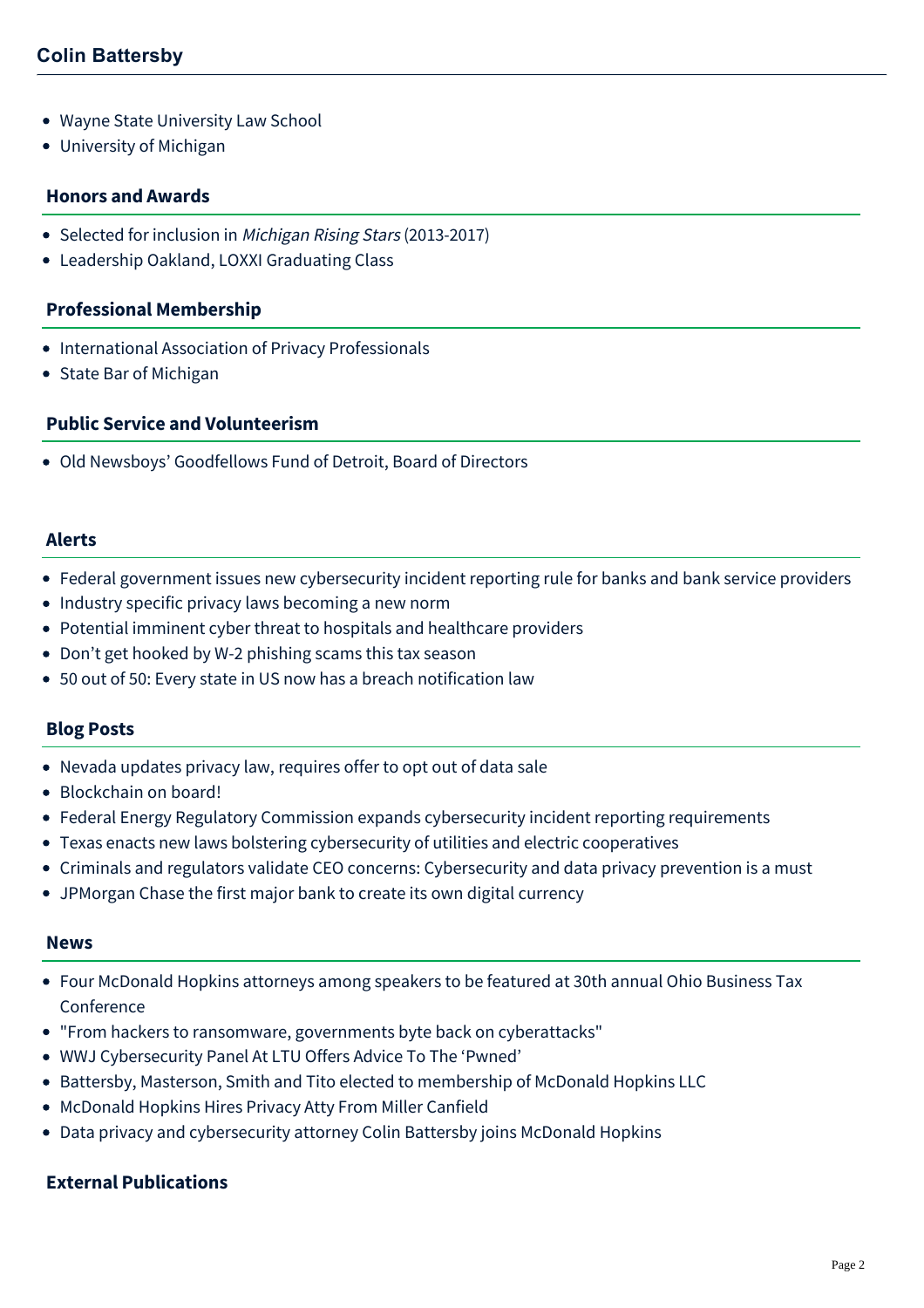- Quoted, " Governments Byte Back on Cyberattacks," Corp! Magazine, November/December 2019
- Quoted, "Deadline looms for broad new EU data privacy rules," Crain's Detroit Business (February 18, 2018)
- Quoted, "Online protection vital for today's law firms," Detroit Legal News (June 2, 2017)
- "Law firms are setting up cyber specialties as attacks grow," Michigan Lawyers Weekly (May 22, 2017)

# **Events**

- [Cyber Savvy Series, Session 2: Wire Fraud How to Prevent and How to Respond | Thursday, November 18,](https://mcdonaldhopkins.com/Events/2021/Cyber-Savvy-Series-Session-2-Wire-Fraud-How-to-Pre) 2021
- [Harnessing the Blockchain for Tax, 2021 Ohio Business Tax Conference | Wednesday, January 20, 2021](https://mcdonaldhopkins.com/Events/2021/Harnessing-the-Blockchain-for-Tax)
- [Cyber Master Class Session 5: How it all comes together: The anatomy of a data breach | Thursday,](https://mcdonaldhopkins.com/Events/2020/Cyber-Master-Class-Session-5) December 10, 2020
- [Cybersecurity: Technology, Risk and the Law | Monday, September 23, 2019](https://mcdonaldhopkins.com/Events/2019/Cybersecurity-Technology-Risk-Law)
- [Blockchain is coming: Are you ready? | Tuesday, October 9, 2018](https://mcdonaldhopkins.com/Events/2018/Blockchain-is-coming-Are-you-ready)

# **Speaking Engagements**

- Speaker, "Trends in Workplace Data Privacy and Cybersecurity Threats," 47th Annual Labor & Employment Law Institute, April 20, 2022
- Panelist, "The Most Common Mistakes When Responding To A Cyber Attack," CyberClan, October 14, 2021
- Panelist, "Incident and Breach Management 101: What Your Organisation Needs to Know Now," Lexology, June 17, 2021
- Speaker, "Technology for Solo or Small Firm Practitioners," Oakland County Bar Association, May 21, 2021
- Speaker, "The Lifecycle of Ransomware," InfraGard Quarterly Meeting, February 4, 2021
- Speaker, "Data Privacy and Cybersecurity for your Practice and Personal Life: Protecting your Most Valuable Assets," Strategic Wealth Consulting Group, Inc., Troy, Michigan, February 5, 2020
- Panelist, "Harnessing the Blockchain for Tax...Practical Business Strategies to Incorporate Technology and How Fully Implemented Blockchain Technology Will Transform Business Tax Departments," 29th Annual Ohio Business Tax Conference, January, 29, 2020
- Panelist, "A Look at the Land: Regional FBI Cyber Threat Briefing," Cleveland, Ohio, November 21, 2019
- "Be Ready for the Billion Dollar Scam," ePlace Solutions Webinar, October 29, 2019
- Panelist, "Cybersecurity," WWJ Newsradio 950's Leaders & Innovators Series, October 17, 2019
- Speaker, "Data Privacy and Cybersecurity for Municipalities," Bay City, Michigan, October 26, 2018
- Panelist, "Cybersecurity Symposium," Travelers Institute, Oak Brook, Illinois, October 24, 2018
- Speaker, "Creating the Best Incident Response Plan with McDonald Hopkins," Webinar, September 19, 2018
- Panelist, "Protecting the fleet… and the car business: Today's cyber-physical threats disrupts automotive operating models," KPMG's 13th Annual Automotive Executive Forum, Cobo Center, Detroit, January 17, 2018
- "Cybersecurity for the Energy Sector," Findlay, Ohio, November 30, 2017
- "An Update on Cybersecurity in the Financial Industry," Birmingham, Michigan, October 12, 2017
- "Why and How You Must Secure Your Business from a Cyber Attack," Small Business Legal Academy, Masonic Temple, Detroit, May 22, 2017